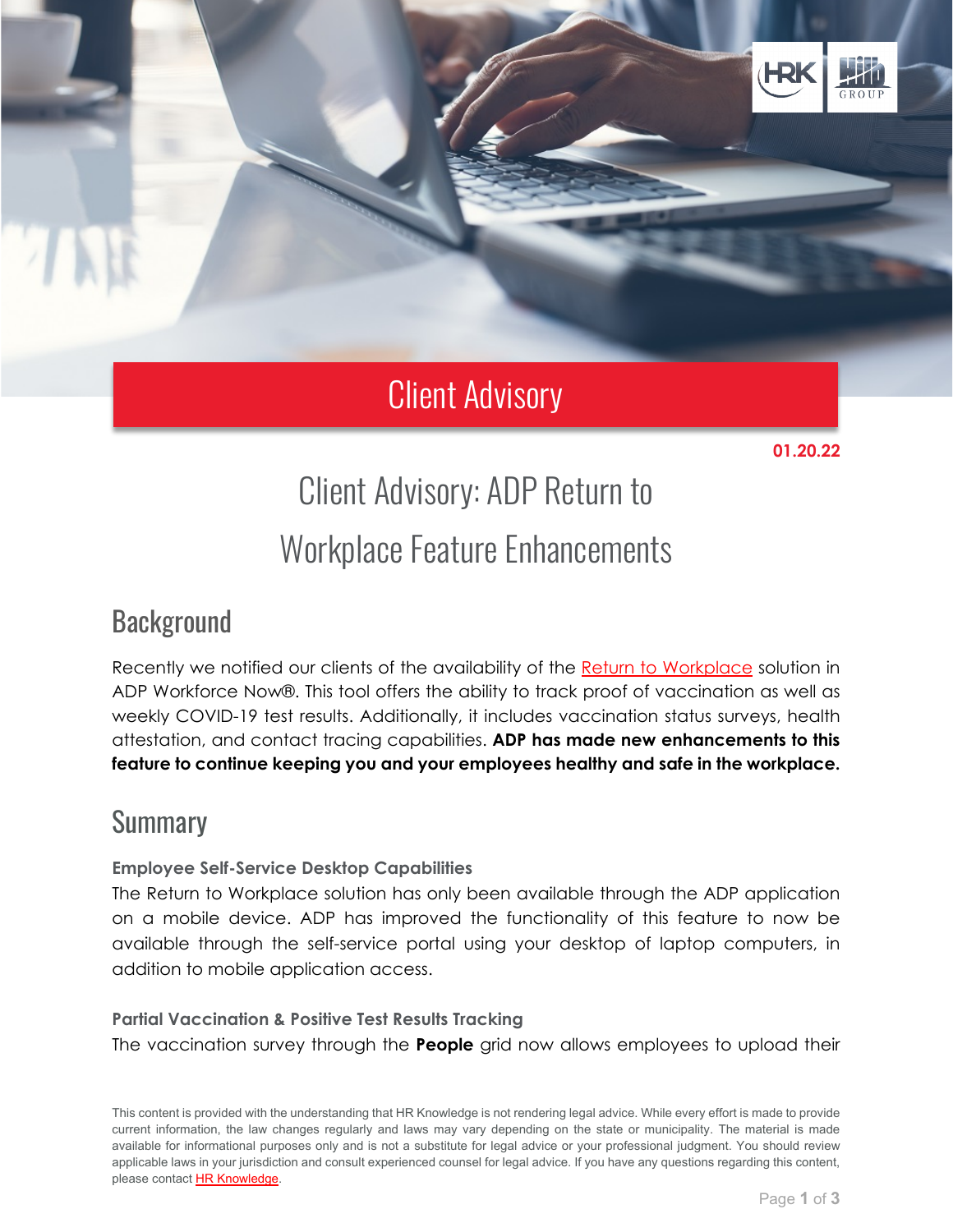

partial vaccination status, as well as any positive COVID-19 test results they have received. Proof of vaccination and test results are able to upload to the portal the same way employees upload their vaccination certificates and/or their negative test results.

Click [here](https://www.adp.com/what-we-offer/products/return-to-workplace.aspx) for more information on the Return to Workplace tool, as well as the handy links below:

- Return to Workplace [Vaccination](https://thebridge.adp.com/workforce-now/solutions-now/w/wiki/6721/return-to-workplace-vaccination-survey) Survey
- Return to [Workplace](https://www.youtube.com/watch?v=YQkxRFLmE2I) [Video]
- **Return to [Workplace](https://thebridge.adp.com/workforce-now/solutions-now/w/wiki/5376/return-to-workplace-feature) Feature**

### Employer Next Steps

• Reach out to your Client Account Manager if you have any questions on how to set up this **Return to Workplace Solution.**

### The People Simplifying HR

For almost twenty years, HR Knowledge has made it our mission to demystify the complex and daunting process of HR management. We do more than just provide the level of service and technology you'd expect from an industry leader. We combine unparalleled passion for service with our decades of HR, payroll, and benefits experience to provide our clients with personalized and actionable advice that is second—to—none. From managed payroll to employee benefits to HR support, we can help your organization thrive, grow, and reduce operating costs—no matter what industry you serve. Whether you're interested in our Full-Service solution or just need your employee handbook written, HR Knowledge can help you minimize risk while staying on top of compliance regulations. The bottom line? We're not just another cloud-based technology company that also does HR, #WeAreHR. [Get the scoop](http://www.hrknowledge.com/getthescoop/) on how we can help you simplify HR.



#### @WEAREHRK

This content is provided with the understanding that HR Knowledge is not rendering legal advice. While every effort is made to provide current information, the law changes regularly and laws may vary depending on the state or municipality. The material is made available for informational purposes only and is not a substitute for legal advice or your professional judgment. You should review applicable laws in your jurisdiction and consult experienced counsel for legal advice. If you have any questions regarding this content, please contact [HR Knowledge.](mailto:marketing@hrknowledge.com)